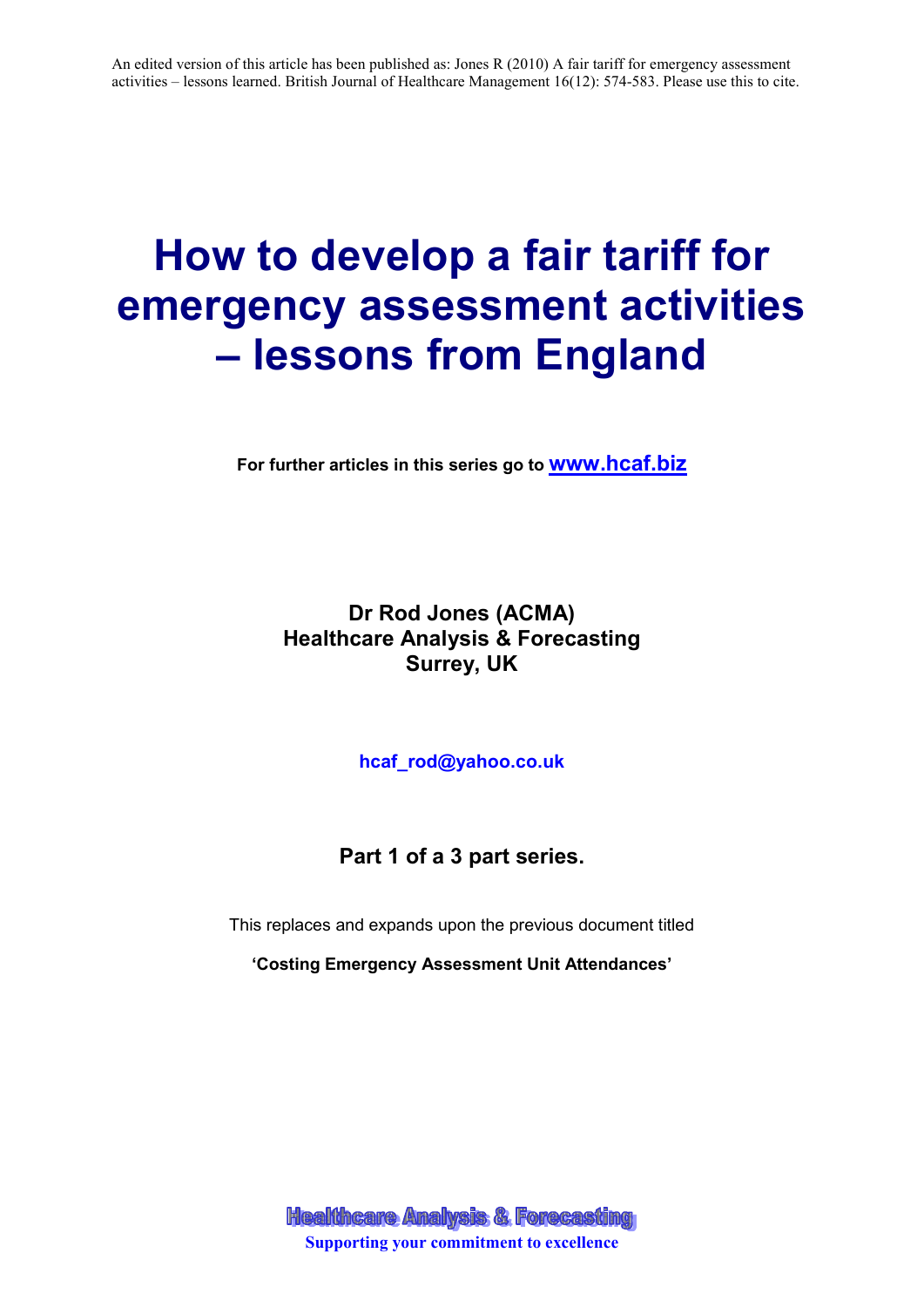### **Key Points**

- Average cost for an emergency assessment unit (EAU) attendance is between £220 and £300 with the lower cost due to economy of scale in the largest hospitals.
- Some acute sites are using EAU as an alternative to A&E and in 2006/07 around one million zero day or same day stay 'emergency admissions' were made via assessment units.
- Under the short stay tariff the average profit margin per attendance lies between £340 to £430 and this reflects the impact of context specific coding, i.e. the same codes have different meanings in an assessment versus a genuine inpatient context.
- PCTs have paid somewhere between £340M to £430M more for such zero day stay 'admissions' than the actual cost.
- This 'error of judgement' in the estimation of true cost will then create a set of compensating errors and will have affected the financial flows across the NHS in immeasurably complex ways.
- PCTs cannot be expected to achieve 'world class commissioning' when faced with financial imbalances of such a magnitude.

**Key Words:** emergency assessment units, EAU, costing & pricing, HRG tariff, NHS, England, GP Commissioning, economy of scale, emergency department attendance,

## **Abstract**

The cost of emergency assessment unit activities is shown to lie in the region of an outpatient attendance or the higher end of an A&E attendance. Significant economy of scale in cost is demonstrated with the larger units having lower average costs. Acute Trusts make an average profit margin of greater than £300 per zero day (or same day) stay admission. This equates to an overpayment of greater than £300M for these 'admissions' and this then creates £300M of compensating errors and distortions across NHS finances. Part two will demonstrate that assessment costs must be added back into the residual A&E costs in order to arrive at a true picture for the overall emergency department costs while part three looks specifically at the costs for paediatric emergency assessment. Both parts will discuss the additional flaws and complexities behind the tariff process relating to the wider emergency department functions.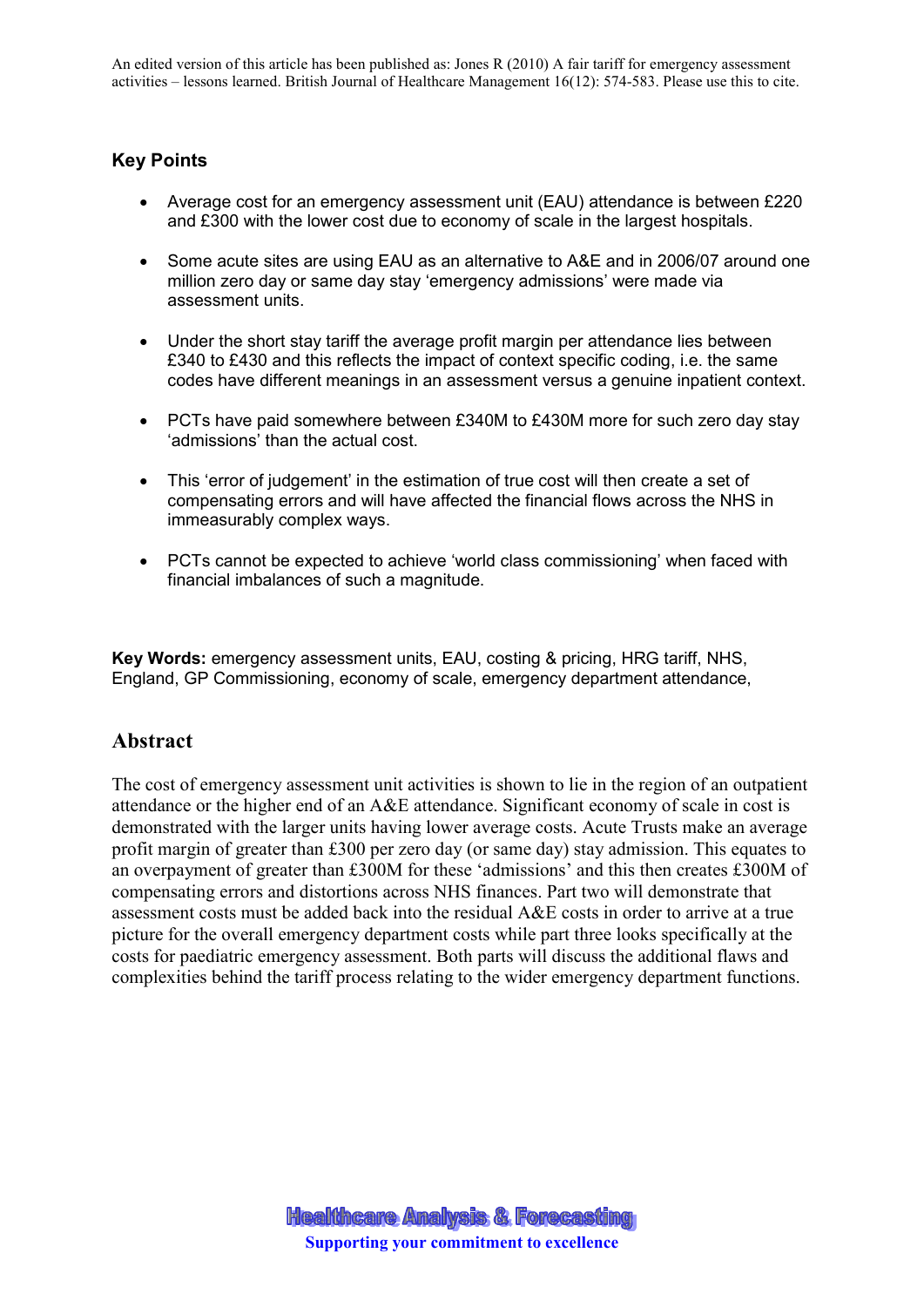## **Introduction**

Payment by Results (PbR) and the tariff for services are central to the NHS in England. Flaws and errors in the tariff can have catastrophic consequences. Up to the present, the Department of Health (DH) has been responsible for the development of the tariff although it has recently been proposed to move this function to the Commissioning Board with the Economic Regulator conducting the technical calculations (DH 2010). While the DH has been careful to run regular 'consultation' with the NHS a series of articles in BJHCM has highlighted an extensive series of flaws within the structure of the inpatient tariff (Jones 2008a-e, 2009 a-d, 2010a-d). These flaws expose the tariff to the risk of gaming and creaming and create complex local financial imbalances (Jones 2010e). Apart from a self-imposed internal processes arising from the last major tariff error (DH 2006) the whole tariff concept and calculations have never been subject to the type of scrutiny and debate which could engender alternative approaches within the structure of the tariff. Indeed the transition from HRG version 3.5 to 4 doubled the number of HRG but appeared to make no real change to the fundamental financial imbalances (Jones 2008e).

Of relevance to these issues has been the rapid increase in so-called 'admissions' to emergency assessment units (EAU) which have driven the apparent growth in emergency admissions in England since 2001 when the A&E four hour target was introduced (Robinson 2007, Jones 2007, 2009d). In 2006/07 around 50% of 'admissions' made via an EAU had a zero day stay, i.e. admitted and discharged on the same day. Many within the NHS will be unaware that there is no definition for an 'emergency assessment unit' in the NHS Data Dictionary and activities conducted in an EAU appear to conform to the definition of an A&E attendance (NHS Data Dictionary 2008, A&E Definition 2008) - bold added for emphasis.

"A&E attendance is a care contact. …… Attendance may be as a result of a request from a General Practitioner for help with a diagnosis or treatment. **Any facility set up to receive and treat emergency cases is regarded as an A&E department for this purpose."** 

In the USA, New Zealand and elsewhere, such 'admissions' would normally be considered part of emergency ambulatory care, i.e. emergency department assessment and observation, and are paid under a separate tariff from otherwise genuine inpatient admissions (Nataraja et al 2009). The need for emergency observation wards was first recognised in 1960 and the July 2000 NHS plan recommended that EAU's should be more widely established (Cooke et al 2003), however, the unintended consequences of the A&E four hour target introduced in 2001 seems to have taken this desirable feature of the emergency department down an entirely unintended road (Jones 2007). This paper will explore the non-clinical pressures to use EAU's, investigate the real cost of patient attendance at an EAU and compare this with the tariff set for these activities. The following two papers will explore the knock-on effects to the apparent cost of A&E attendances and particular issues relating to the cost of Paediatric assessment – an area which exposes specific flaws in the current tariff structure.

## **Methods**

The 2006/07 and 2007/08 reference costs data bases were obtained on CD from the DH (DH 2008). Assessment unit and other costs for 2006/07 were extracted using either Trust type or size. A flag was added to the national data to identify those Trusts which reported separate EAU costs from those who had aggregated these costs in with general inpatient emergency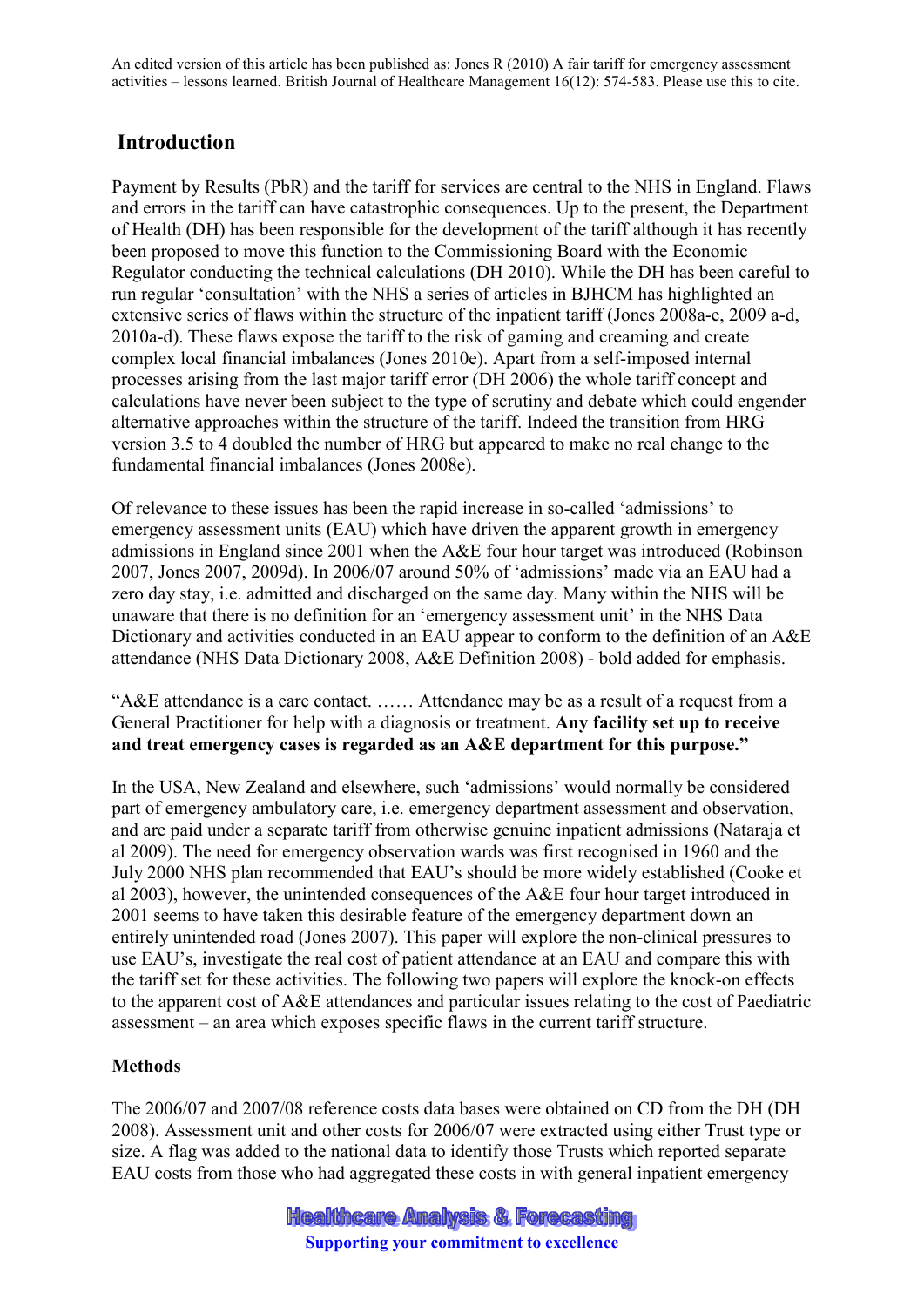admission costs. To determine the relationship between average cost of an EAU admission and size the assessment units were ranked according to size, split into fifty equally spaced size bands and the weighted average price calculated. The minimum possible profit margin was calculated using 2004/05 zero day stay case mix (obtained via a bespoke extract from the Hospital Episode Statistics database). In 2004/05 there were 778,347 zero day stay admissions at an average cost of £636 using the 2008/09 short stay tariff. The most likely profit margin was obtained using the 2006/07 EAU case mix (around one million zero day stay admissions) and applying the 2010/11 short stay tariff. All costs were adjusted for the market forces factor applicable to each hospital. The 2007/08 costs for short stay admissions were aggregated at specialty level and the average cost calculated.

#### **Reference Costs**

In the 2006/07 reference costs submission (the basis for 2009/10 tariff) acute Trusts were mandated to submit separate reference costs for all 'admissions' occurring via an EAU, however, some 35% of Teaching hospitals, 18% of large acute Trusts and 31% of medium sized acute Trusts chose to ignore the costing guidance and lumped assessment unit costs in with the cost of an ordinary emergency admission. The fact that hospitals chose to ignore the costing guidance can be inferred from a survey conducted in 2007 which showed that of 201 English hospitals only 23 did not have an EAU (10%) and these were all specialized units (cancer, women, children) or small community hospitals (NCEPOD 2007).

Analysis of the different costs reported by Teaching hospitals shows that the apparent cost of an emergency admission is greater than 25% lower at those Trusts where the two costs have been lumped together (Table 1). The true cost of an emergency admission has simply been diluted by low-cost EAU activities and the greater than 25% difference implies that the cost of an EAU 'admission' is likely to be very low in comparison to a true inpatient admission.

| <b>HRG</b>   | <b>Description</b>                                      | Separate | Lumped | Cost<br><b>Difference</b> |
|--------------|---------------------------------------------------------|----------|--------|---------------------------|
| UZ01Z        | Invalid codes                                           | £2.026   | £672   | 67%                       |
| <b>EB081</b> | Syncope or Collapse without CC                          | £1,173   | £595   | 49%                       |
| PA11Z        | Acute Upper Respiratory Tract Infection and Common Cold | £1,293   | £669   | 48%                       |
| <b>PA61Z</b> | Healthy Baby                                            | £808     | £478   | 41%                       |
| DZ22B        | Unspecified Acute Lower Respiratory Infection with CC   | £1,885   | £1,247 | 34%                       |
| DZ11B        | Lobar, Atypical or Viral Pneumonia with CC              | £2,159   | £1,474 | 32%                       |
| LA04A        | Kidney or Urinary Tract Infections with Major CC        | £3,354   | £2,267 | 32%                       |
| PB02Z        | <b>Minor Neonatal Diagnoses</b>                         | £1,481   | £1,023 | 31%                       |
| <b>PA19Z</b> | Viral Infections                                        | £922     | £633   | 31%                       |

#### **Table 1: Cost for high volume emergency 'admission' at Teaching hospitals**

Footnote: In the column headed 'Separate' Trusts have separated out the cost of EAU admissions while in 'Lumped' the costs are combined under the general heading of an emergency admission.

The failure of a significant proportion of acute Trusts to submit separate prices effectively forced the Payment by Results (PbR) team to lump the two costs together and estimate the likely cost of a short stay admission via the short stay tariff. For whatever reason the PbR team chose to include zero day and one day stay within the short stay tariff which somewhat obscures the real nature of the problem in that the majority of 'admissions' occur between the

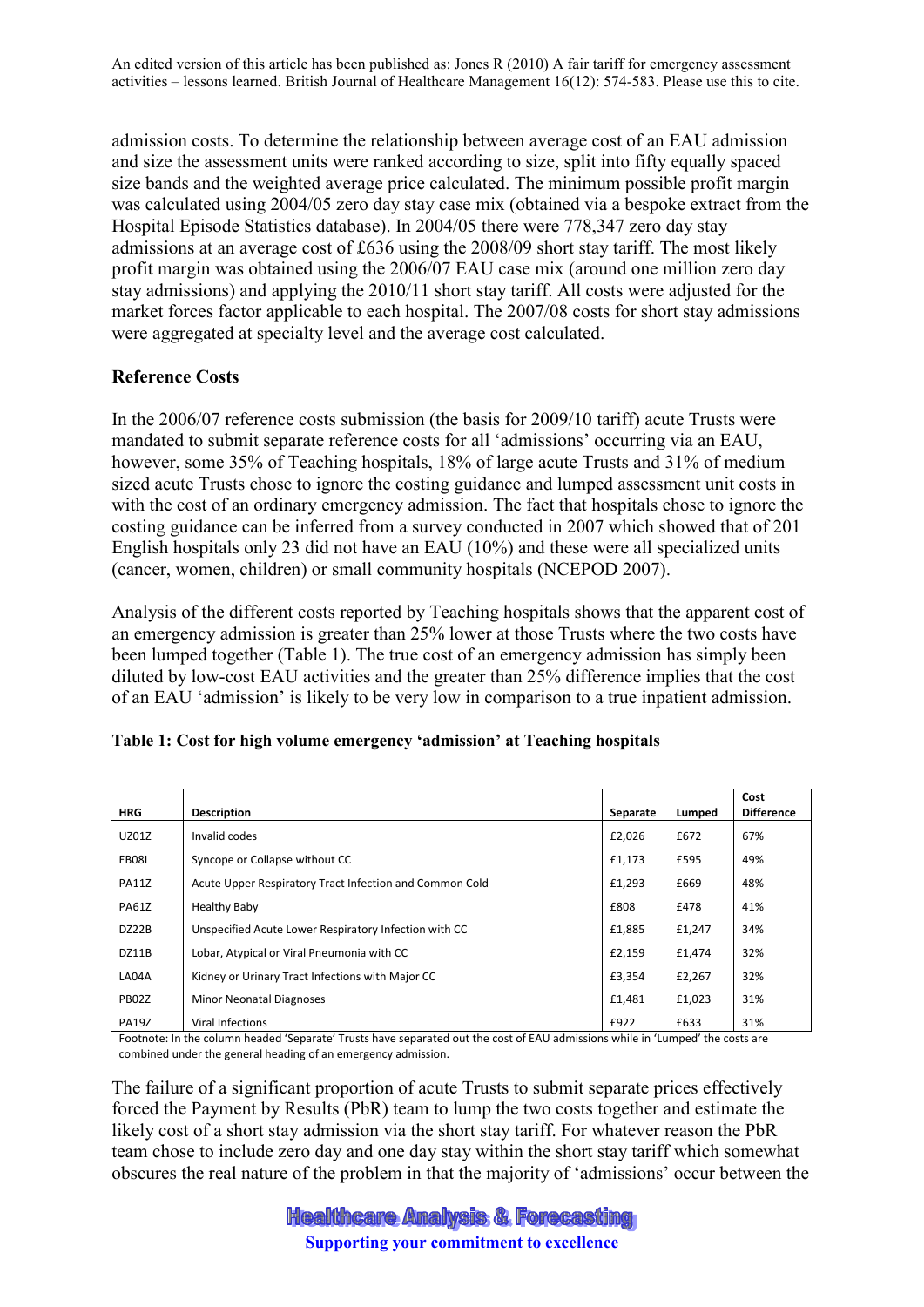hours of 9 a.m. and 9 p.m. and hence will be 'discharged' before midnight. Given the failure of so many Trusts to submit separate assessment unit costs, the PbR team changed the costing methodology and the 2007/08 reference cost submission no longer required separate costs for assessment units but instead asked for costs of short stay admissions (zero and one day stay combined). Hence the 2006/07 reference costs represented the last and only opportunity to independently verify the true cost of an EAU 'admission' and thus to independently assess the adequacy of any tariff devised by the DH for use in subsequent years. The failure of so many acute organizations to submit valid prices as requested by the DH raises serious questions as to why this was allowed to happen?

#### **Short Stay Tariff**

The short stay emergency tariff is the means by which 'short stay' activities are priced. The name is somewhat of a misnomer since some 57% of HRG are not covered by the short stay tariff. In these HRG it is assumed that short stay admissions are in the minority or are for genuine surgical procedures, however, short stay admissions do occur even in HRG describing very complex procedures presumably due to errors in the coding process or assessment unit procedures translated inappropriately into the appearance of a more complex HRG (Jones 2007). It is important to note that the DH appears to have made no reference to the 2006/07 cost data collected from the 70% of Trusts which did submit valid costs, but instead chose to continue with its preferred logic which was based on an assumed length of stay (LOS) of 1 day for anything with a zero or one day stay. The total cost of an inpatient admission was then assigned to the short stay tariff as a simple ratio of costs based on the average length of stay for each HRG. In the 2010/11 tariff a zero day stay in a HRG covered by the short stay tariff costs from £92 to £2171 while a zero day stay in a HRG not covered by the short stay tariff can cost from £146 to £33,531.

A wider analysis of the 2006/07 EAU activity gives some exceedingly important indicators about the nature of 'assessment units'.

- Very high volume of ante-natal care (HRG commencing 'N' or 'M')
- High volumes of investigation & observation
- High volumes of general symptoms
- The  $11<sup>th</sup>$  highest volume activity was for invalid codes
- Work covered by paediatric assessment units can be discerned as HRG commencing with 'P' and includes what are otherwise considered to be 'healthy babies'.

The case mix is very much A&E focused and is characterized by a set of diagnoses which are described by short-hand descriptions, hence, the high number of invalid codes when attempting to run the HRG grouper which was developed to analyse genuine inpatient activities (Jones 2006, 2007). This is especially relevant to the 57% of HRG are not covered by a short stay tariff.

Analysis conducted by the author shows that the use of ICD chapter R (signs  $\&$  symptoms) diagnosis codes are far more prevalent in zero day stay medical assessment admissions. Under the current short stay tariff there is huge potential for short-hand descriptions of otherwise minor conditions, tests and procedures to end up in what appear to be HRG describing costly admissions of over £20,000. For example under the previous HRG V3.5, a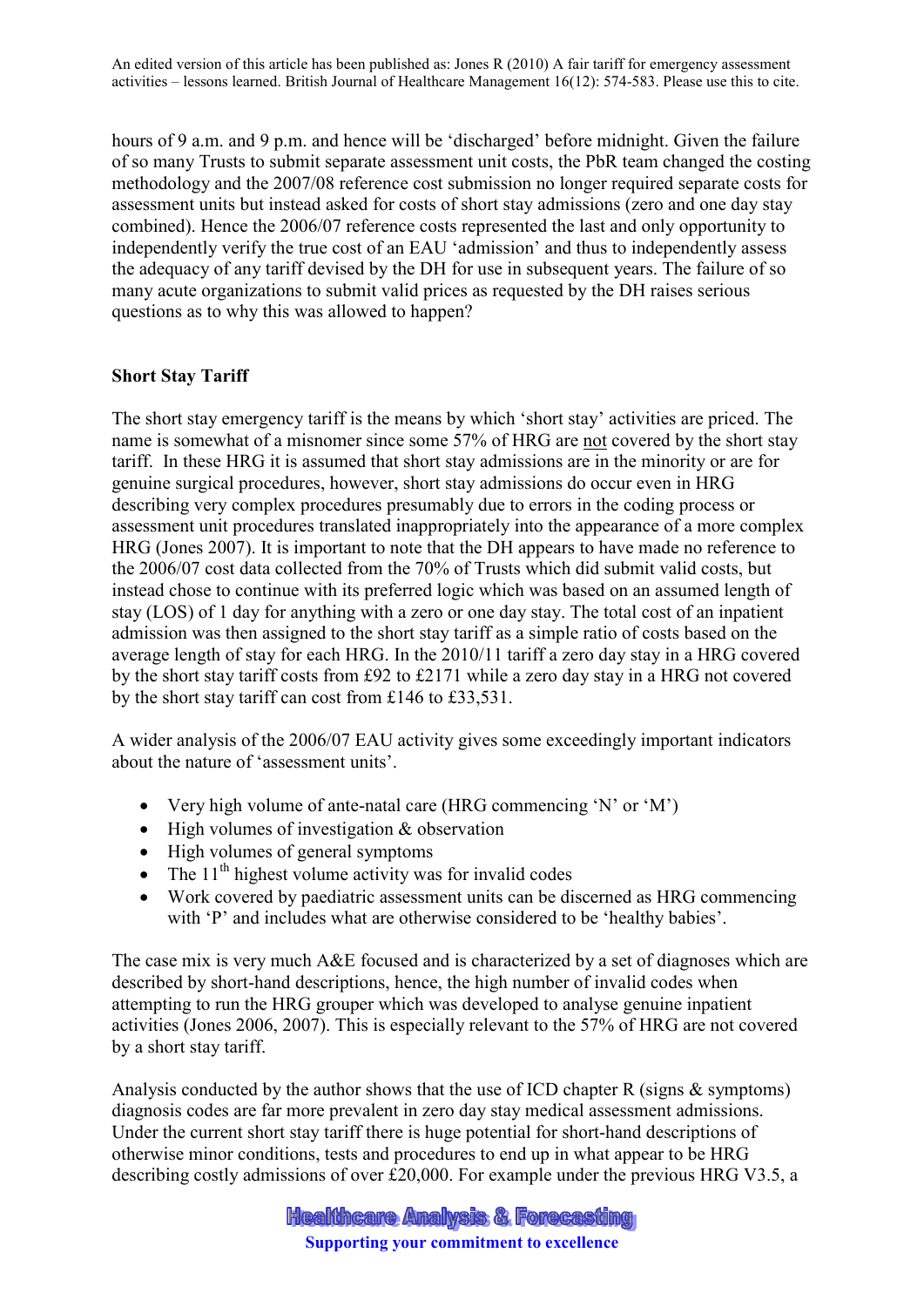diagnosis of 'chest pain on breathing' was allocated to HRG D34 while 'unspecified chest pain' was allocated to HRG E36. This short hand coding is indicative of the fact that this is not a genuine inpatient environment and the assignment of a definitive diagnosis is not essential but that it is the cost of the 'process of diagnosis' which is the more relevant measure.

The next issue to be addressed is the proportion of so-called emergency admissions which are made up from EAU activities. This is illustrated in Figure 1 where data for all Trusts reporting separate assessment activities is compared as a proportion of total 'emergency admissions'. As can be seen there is considerable variation, however, a trend to higher proportions for smaller Trusts is evident.

#### **A&E Waiting Time**

A&E waiting time can be understood using queuing theory (Lane et al 1998, Gunal & Pidd 2006, Mayhew & Smith 2007, Smith 2008). Queuing theory informs us that at a constant ratio of attendances per staff the length of time in a queue will increase as the size of the facility decreases (Stallings 2000). Hence the common national target for a four hour wait in A&E will penalize smaller A&E departments both in terms of the cost per attendance and ability to consistently achieve a fixed target. As can be seen in Fig. 1 there is indeed a tendency for smaller Trusts to process much higher proportions of patient flows via assessment units. If assessment units were being used to process a clinically necessary proportion of patients then there would be no size dependant feature to this figure. This is the expected outcome of a target which does not recognize the importance of size. This concurs with queuing theory analysis which concluded that the re-designation of patients formed a significant part of the apparent 'improvement' in A&E performance (Mayhew & Smith 2007, Smith 2008).

With respect to the above conclusions it should be noted that in Scotland over 50% of hospitals admit >80% of inpatient admissions directly via A&E (Audit Scotland 2010). In other words even if we assume that all admissions not made via A&E go via an assessment unit then the average for Scotland is going to be much less than 20% on the Y-axis of Fig. 1. It is therefore fairly obvious that the position in England is not typical nor a reflection of real need.

As noted in the methods section there were 778,347 zero day stay emergency admissions in 2004/05 while in 2006/07 some 800,000 zero day stay 'emergency admissions' were recorded by those Trusts who reported the correct cost data (a further 823,000 assessment unit admissions went on to become an overnight stay). Adjusting this for the Trusts which did not report these activities gives around one million zero day stay admissions, i.e. patients admitted and discharged back home on the same day as would be expected of an A&E attendance with associated observation (in the absence of an arbitrary four hour target).

While most Trust's will publically claim that this has nothing to do with the A&E four hour target it can be appreciated that diverting large volumes of such attendances into an 'admitted' care environment (where the four hour target does not apply) may have some advantage.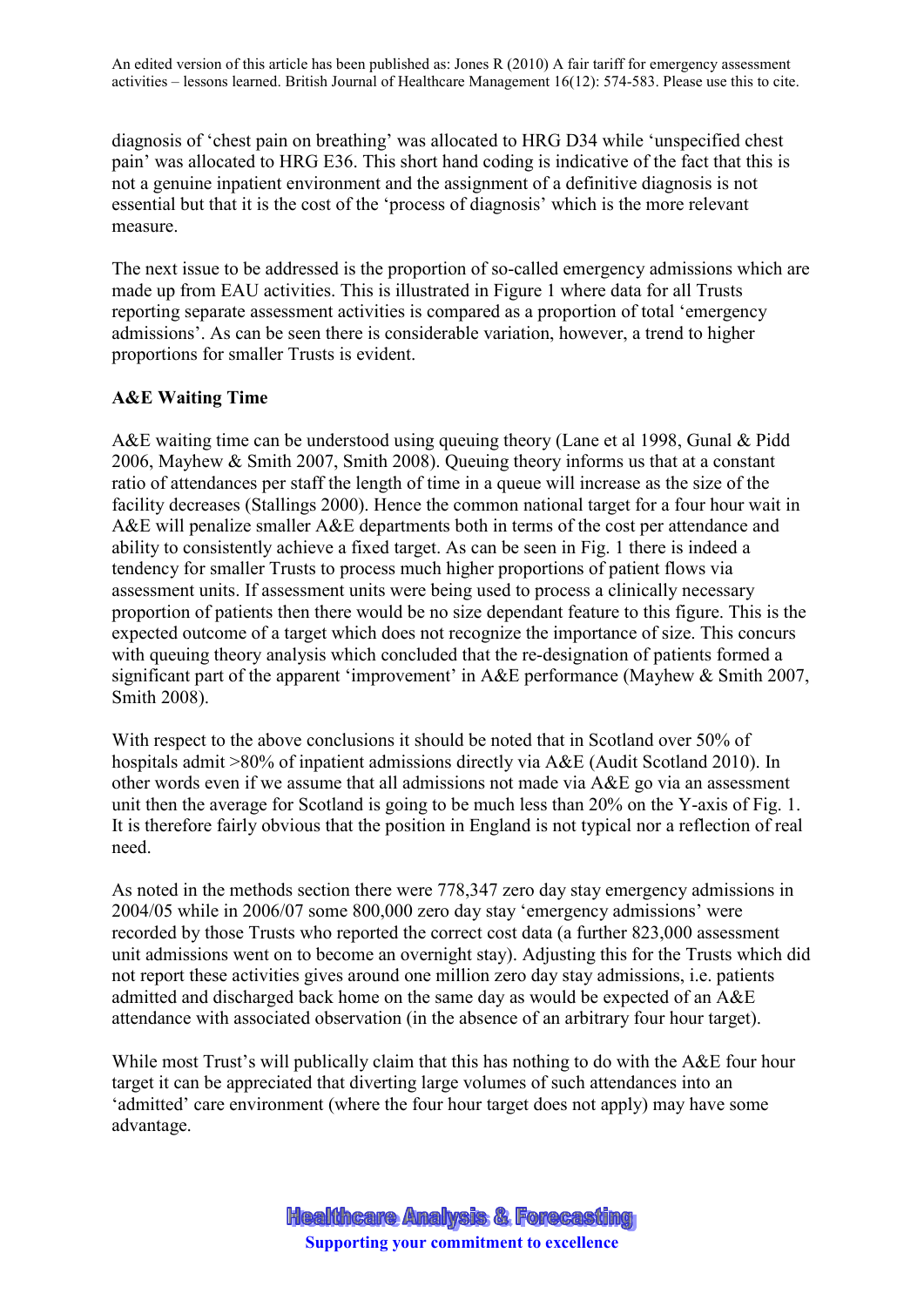In the DH document 'Clinical exceptions to the four hour emergency care target' (Alberti 2003) it was envisioned that less than 1% of A&E patients would need to be diverted to an observation unit which is only equivalent to 150,000 to 200,000 observation unit 'admissions' across the whole of England. Figure 1 shows that the use of assessment units far exceeds this guideline. Given the role of size as a pressure to divert patients into an assessment unit the acceptable proportion of patients will be toward the lower edge of the data shown in Fig. 1. This appears to be somewhere around 15% of emergency admissions for Trusts with 20,000 or more genuine emergency admissions (i.e. excluding zero day admissions) per annum. Trusts above this limit may be using the EAU in a way that is not clinically justified.

Having established that a high proportion of acute Trusts appear to be using EAU admissions in a way that closely approximates to an A&E attendance the final proof is to look at the cost of activities occurring in EAUs.

#### **Cost of an EAU 'admission'**

Figure 2 shows the average cost of 'admissions' to assessment units. Costs have been averaged for two reasons. Firstly the short hand coding process is probably leading to artifacts in the HRG allocation process and secondly an average price is a good indication of genuine resource intensity. The average cost for persons progressing to admission or discharge home is roughly the same, i.e. the average cost for both 'admission' types can be used to obtain an accurate assessment of overall average costs. Data for 11 Trusts with average costs over £700 have been excluded. Discussion with one of these Trusts indicates that this very high cost was the result of incorrect counting and similar errors will be assumed for this group. As can be seen there are economies of scale to be gained in the larger Trusts with cost declining from £300 (at the smallest) to £220 per 'admission' at the largest Trusts. The key observation is that the average cost of an 'admission' to an EAU is around that of an outpatient attendance or the high end of an A&E attendance. Claims by acute Trusts that EAUs are high cost due to intensive care and diagnosis is not supported by the submitted costs. The issues specific to Paediatric assessment will be explored in more detail in part three of this series.

#### **Table 2: National average cost for A&E attendances**

|                                                        |                 | Large | <b>Medium</b> | <b>Small</b> | All   |  |  |  |
|--------------------------------------------------------|-----------------|-------|---------------|--------------|-------|--|--|--|
| <b>A&amp;E Treatment</b>                               | <b>Teaching</b> | Acute | Acute         | Acute        | Acute |  |  |  |
| Category 3 (category 1-3 treatment)                    | £172            | f226  | £163          | £111         | £143  |  |  |  |
| Category 2 (category 4 treatment)                      | £109            | f271  | £156          | £168         | £145  |  |  |  |
| Category 2 (category 3 treatment)                      | £180            | £165  | £150          | £207         | £174  |  |  |  |
| Category 3 (category 4 treatment)                      | £322            | £330  | £331          | £295         | £328  |  |  |  |
| Any category 5 treatment                               | £408            | £440  | £216          | £264         | £339  |  |  |  |
| Average of raw reference cost data. From Jones (2010f) |                 |       |               |              |       |  |  |  |

As can be seen in Table 2 the A&E attendances closest to an assessment unit admission are Category 2 (with category 3 or 4 treatment) with an average cost of £145 to £175, Category 3 (with category 4 treatment) with an average cost of £328 or any category 5 treatment costing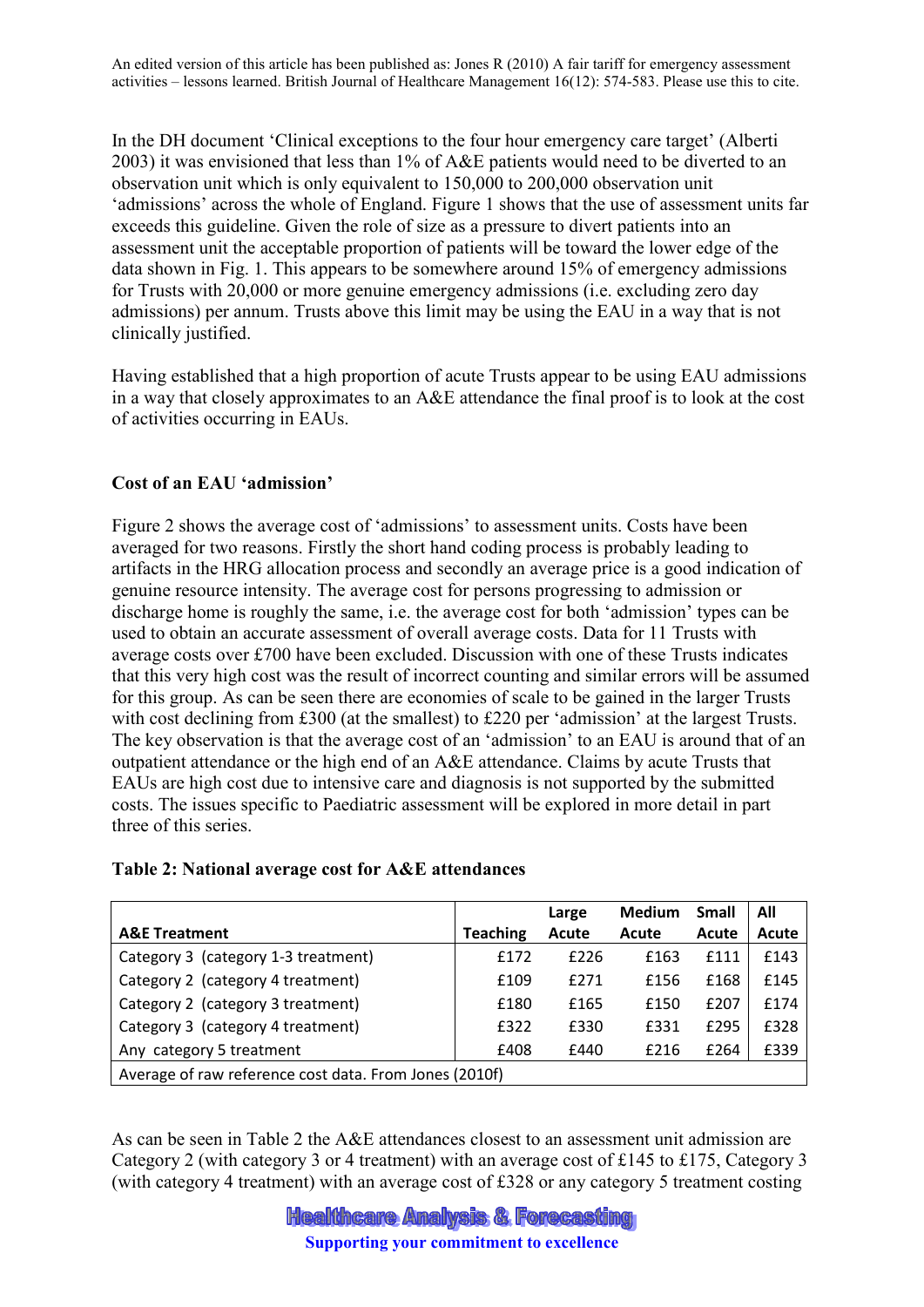£339 (Jones 2010f). The differences in average price across the different types of acute Trust appears to be partly due to differences in allocation of patient attendances to the different A&E attendance categories and treatment sub-categories.

The absolute minimum cost for a zero day stay emergency admission is £92 (for the 43% of HRG with a short stay tariff) or £146 (for the 57% of HRG not covered by a short stay tariff) while the maximum possible cost for a category 5 treatment in A&E is £339. Hence it is fairly obvious that under the current tariff arrangements any Trust choosing to divert  $A \& E$ activity to an EAU will make a substantial financial gain by calling these activities an 'emergency admission'.

A calculation of the surplus arising on EAU admissions can be made using national average zero day stay spell-based case-mix from 2004/05 with an average price of £636 (using the 2008/09 tariff) set against an average cost of £220 to £300 (Fig 2) giving £336 to £416 average profit margin per EAU attendance. Alternately using the 2010/11tariff coupled with the 2006/07 assessment unit actual costs and case mix gives a higher figure of between £430 (admitted and discharged the same day) to £544 (admitted to an assessment unit and then progressing to inpatient status) per assessment 'admission'. Hence the magnitude of overpayment ranges from £336 to £431. The higher apparent profit for those patients who progress to become an inpatient is probably due to a difference in case-mix between the two groups. This apparent 'profit' is purely notional as the cost of assessment for these patients is carried forward into the cost of their entire inpatient stay. Judging from Fig 1 a high proportion of acute Trusts may be achieving a trust-wide surplus from this single lucrative source of profit.

At this point the DH may argue that the short stay tariff covers both zero and one day (overnight) stays. However a common sense check reveals that this argument is likewise flawed. For example, if we assume that patients who stay overnight incur £200 of 'hotel costs' for their overnight stay in addition to their assessment costs and if we assume an equal number of zero and one day stays we end up at an average cost of around £360 (range £320 to £400) for the equivalent of a short stay tariff. While £200 is an approximate average cost for a day stay in hospital (Jones 2008a) it should be noted that the incremental cost of the last day stay in hospital has been shown to be very low (Fine et al 2000, Taheri et al 2000), i.e. the figure of £200 is an overestimate of the real cost. The actual average price paid under the short stay tariff is somewhere around £730 (based on 2006/07 case mix) which generates an overall profit margin of around £360 for two million assumed admissions or £720M of excess payments by PCTs. By whatever argument the short stay tariff has clearly been calculated using incorrect assumptions on the nature of hospital costs.

Table 3 explores the issues discussed in the above paragraph in more detail by taking the 2007/08 reference cost data which was specifically collected for short stay admissions. On this occasion the costs have been averaged at specialty level to clearly reveal the underlying cost behaviour. Admissions to the specialty Accident & Emergency are mainly zero day stay and most closely approximate to an emergency department (A&E) attendance. The average cost is indeed below the lower end of average cost in Fig. 2 and both General and Geriatric Medicine likewise fall within the range. The other specialties in Table 2 have an average cost above £500 simply because the proportion of overnight stay 'genuine' inpatient admissions is progressively increasing.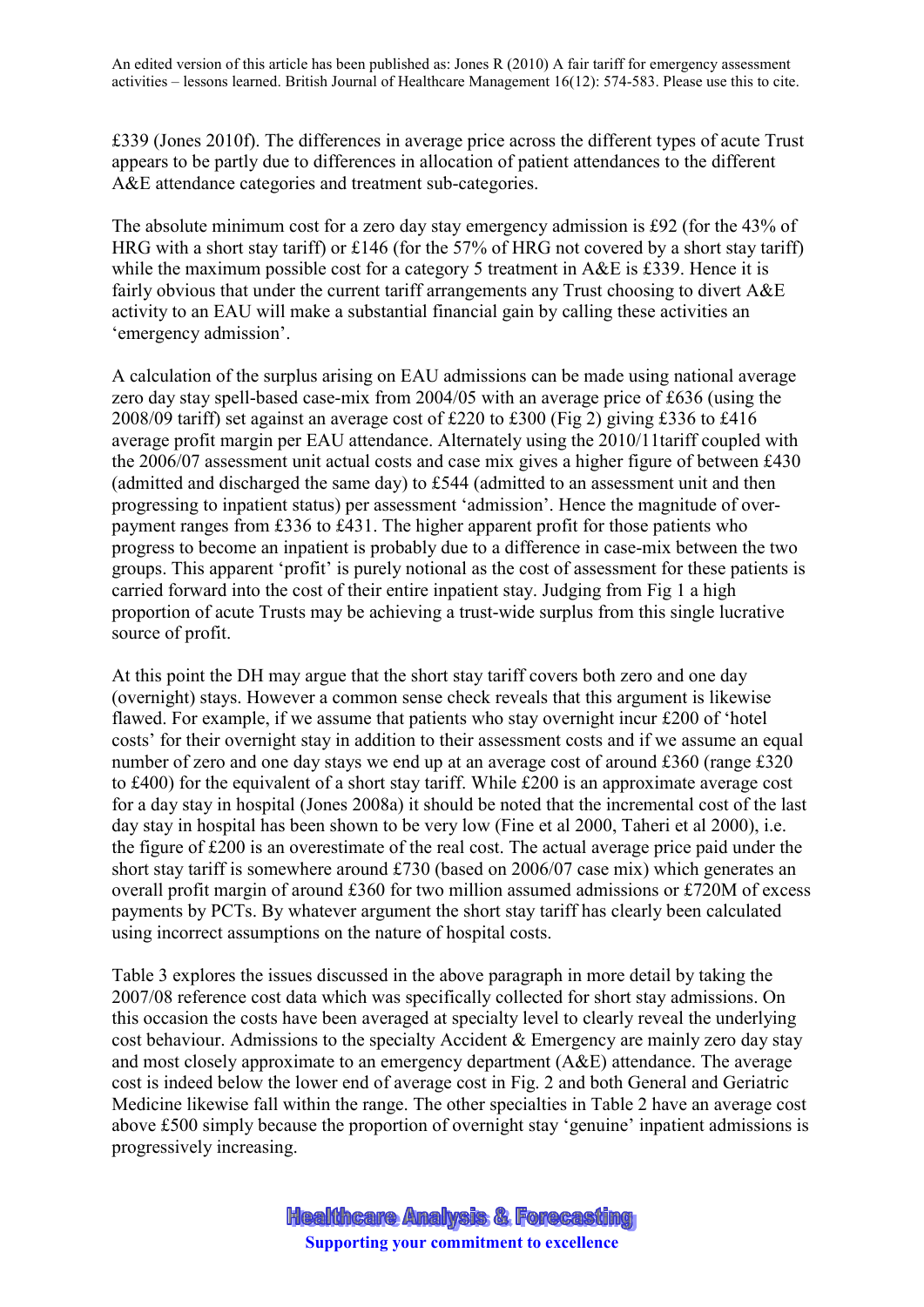|                           |                   |         | <b>Outpatient</b> |
|---------------------------|-------------------|---------|-------------------|
|                           |                   | Average | <b>Attendance</b> |
| <b>Specialty</b>          | <b>Admissions</b> | Cost    | Cost              |
| Accident & Emergency      | 402,870           | £305    | £117              |
| <b>General Medicine</b>   | 1,073,580         | £334    | £222              |
| <b>Geriatric Medicine</b> | 135,180           | £368    | £257              |
| Paediatrics               | 382,777           | £502    | £236              |
| Gynaecology               | 150,223           | £539    | £135              |
| <b>General Surgery</b>    | 219,248           | £545    | £204              |
| Trauma & Orthopaedics     | 108,206           | £876    | £148              |

#### **Table 3: Average cost of short stay admissions**

Footnote: Short stay admissions cover zero and one day stay. Data is from the 2007/08 reference costs averaged at specialty level rather than the usual approach using HRG. The outpatient first attendance cost for 2010/11 given for comparison.

It is worth noting that the average cost of a short stay admission from the 2007/08 reference cost data is only £470 yet the DH has chosen to ignore this directly collected cost data in the calculation of 2010/11 prices and persisted in calculating prices for a large number of HRG where no discount is allowed for short stay admissions, i.e. all admissions are paid at full cost. Due to this choice in the way the tariff is formulated PCTs end up paying around £730 for short stay admissions when they should be paying around £470, i.e. the issues around compensating errors in other parts of the tariff.

The current formulation of the short stay tariff is therefore acting to encourage the drift to 'admission' via an EAU. Both zero day and one day stay are indicative of low resource usage, however, an average tariff for both only leads to a high profit margin for those trusts that are making the greatest use of the zero day stay 'loophole'. Commissioners are within their rights to claim that this is not due to the needs of patient care and above a 15% EAU whole hospital admission rate the activity is better described by the appropriate A&E treatment category which have a maximum average cost of £339 per 'admission' for the equivalent of category 5 treatment at an A&E. Alternatively the price equivalent to a first outpatient attendance (an urgent attendance) in the appropriate specialty may also be appropriate 'tariff' for these activities (range £160 to £425).

Based on the profit margin calculated above and the above number of zero day stay admissions it can be estimated that PCT's paid somewhere in excess of £340M more for these 'admissions' than their real cost. Herein arises a cascade of knock-on effects of profound complexity. The tariff always retains a cost neutral effect across all organizations within the NHS; hence, a £340M error in one part of the tariff creates a compensating £340M error elsewhere. In this case genuine inpatient prices will be depressed by £340M. These two errors then create a series of gains and losses across the financial landscape of the NHS. For those PCTs where the local acute Trust counted far higher than average numbers of zero day stay EAU 'admissions' the PCT will have made a real loss and the Trust made a real gain. The reverse will have happened in those locations where Trusts have counted fewer than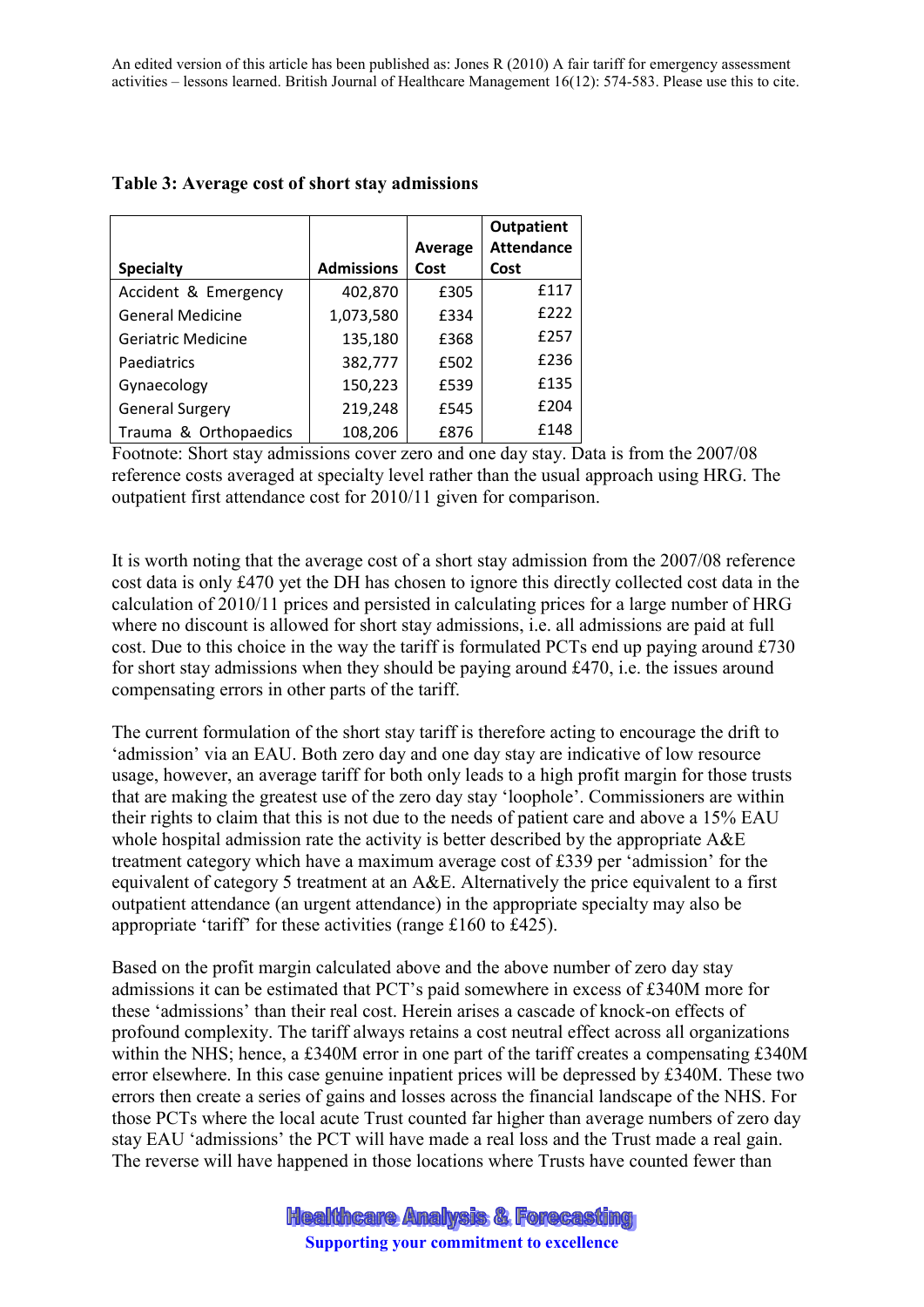average (Jones 2006, 2007). The losses and gains across the total NHS may come to zero but the profound effect on local NHS finances certainly does not!

At this point we need to ask how the DH could have made such a fundamental error in its appreciation of the true nature of EAU costs. It would appear that a common sense crosscheck against outpatient and A&E costs was not performed and that application of an inpatient model of care and costs related to length of stay was incorrectly applied.

## **Conclusions**

The short stay tariff is a classic case of the error of attempting to create a single cost for what are essentially different activities. It has created a financial and ethical quagmire. This error in the appreciation of true cost has been cumulative and hence over the period 2006/07 to 2010/11 comes to over £1,000M in total. Particular acute Trusts are, and have been, rewarded for diverting clinically unnecessary volumes of work via EAUs. No mechanism exists to redivert this money back to its intended use – although the 30% marginal rates in 2010/11 will act to partially reduce the size of the benefit. PCTs servicing these Trusts may then be blamed for poor financial management. In other locations the reverse holds true.

As in the USA and elsewhere where these activities are separately identified and paid under a separate tariff and it appears that the NHS desperately needs a dedicated acute assessment tariff which is far more focused on the cost of necessary diagnostic tests than on the diagnosis per se. Given the fact that the NHS plan of 2000 recommended wider implementation of EAU's (Cooke et al 2003) we need to ask how it has arisen that by 2010 the DH was unable to develop a relevant tariff and in the process of not doing so has inadvertently created such a large financial imbalance? There is something seriously wrong and lessons need to be urgently learned. A similar situation has been highlighted with PCT activity planning (Jones 2010d).

My suspicion is that it is a technical impossibility to derive a fully fair and equitable tariff (i.e. the issues of economy of scale raised in this article and the multiple deficiencies explored in the earlier series of articles) and hence there will always be winners and losers. This reality needs to be recognized and a cap placed on the profit margin achieved by any public hospital. This provides a partial mechanism for re-diverting money to its intended use. However, far greater and more open discussion is required on how best to formulate a tariff which is fair across the multiple dimensions which go into the nature of 'real world' health care costs. The NHS deserves 'world class' tools which are fit for purpose of 'world class commissioning'.

#### **Conflict of Interest: The author provides consultancy services to health care organisations.**

## **References**

A&E Attendance Definition (2008) www.datadictionary.nhs.uk/data\_dictionary/nhs\_business\_definitions/a/accident\_and\_emerge ncy attendance.asp?shownav=1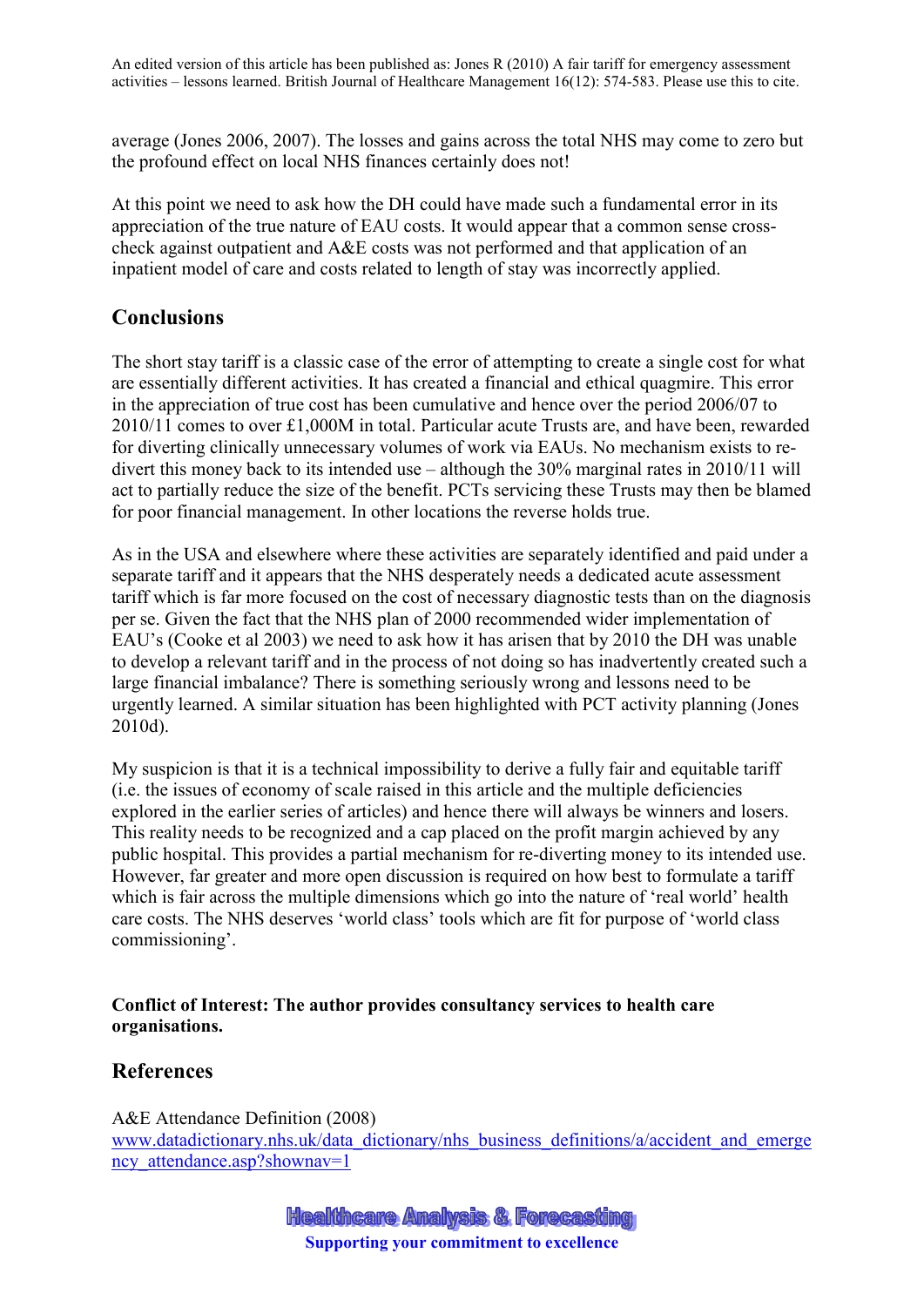Alberti G, Heyworth J, Holt L, McGowan A (2003) Clinical exceptions to the 4 hour emergency care target.

www.dh.gov.uk/en/Healthcare/Emergencycare/Keyemergencycaredocuments/index.htm

Audit Scotland (2010) Emergency departments: Summary of performance by hospital. A report for the Auditor General, Scotland. http://www.auditscotland.gov.uk/docs/health/2010/nr\_100812\_emergency\_departments\_summary.pdf

Cooke M, Higgins J, Kidd P (2003) Use of emergency observation wards: a systematic review. Emerg Med J 20: 138-142.

Department of Health (2006) Report on the tariff setting process for 2006/07. http://www.library.nhs.uk/healthmanagement/ViewResource.aspx?resID=258725

Department of Health (2008) NHS reference costs 2006-07 www.dh.gov.uk/en/Publicationsandstatistics/Publications/PublicationsPolicyAndGuidance/D H\_082571

Fine M, Pratt H, Obrosky D, Lave J, McIntosh L, Singer D, et al (2000) Relationship between length of hospital stay and costs of care for patients with community acquired pneumonia. Amer J Med 109(5): 378-385.

Gunal, M M and Pidd, M (2006) Understanding accident and emergency department performance using simulation. Proceedings of the 2006 winter simulation conference. http://www.informs-sim.org/wsc06papers/053.pdf

Jones, R (2006) Zero day stay emergency 'admissions' in Thames Valley. Healthcare Analysis & Forecasting, Camberley, UK.

http://www.docstoc.com/docs/5049800/Benchmark-zero-day-stay-emergency-admissions

Jones, R (2007) Equilibrium. Healthcare Analysis & Forecasting, Camberley, UK. http://www.docstoc.com/docs/5049762/Counting-and-Coding

Jones R (2008a) Limitations of the HRG tariff excess bed days. BJHCM 14(8), 354-355.

Jones R (2008b) Limitations of the HRG tariff day cases. BJHCM 14(9), 402-404.

Jones R (2008c) A case of the emperor's new clothes? BJHCM 14(10), 460-461.

Jones R (2008d) Limitations of the HRG tariff the trim point. BJHCM 14(11), 510-513.

Jones R (2008e) Costing orthopaedic interventions. BJHCM 14(12), 539-547

Jones R (2009a) Limitations of the HRG tariff efficiency. BJHCM 15(1), 40-43.

Jones R (2009b) Limitations of the HRG tariff the RCI. BJHCM 15(2), 92-95.

Jones R (2009c) Limitations of the HRG tariff local adjustments. BJHCM 15(3), 144-147

Jones R (2009d) Length of stay efficiency. BJHCM 15(11), 563-564.

Jones R (2010a) Emergency preparedness. BJHCM 16 (2), 94-95.

Jones R (2010b) A maximum price tariff. BJHCM 16 (3), 146-147.

Jones R (2010c) Benchmarking length of stay. BJHCM 16(5), 248-250.

Jones R (2010d) Health care costs and the HRG tariff. BJHCM 16(9), 451-452

Jones R (2010e) Limitations of the HRG tariff. Healthcare Analysis & Forecasting, Camberley, UK. http://www.hcaf.biz/Recent/Limitations\_of\_the\_HRG\_tariff.pdf

**Healthcare Analysis & Forecasting** 

**Supporting your commitment to excellence**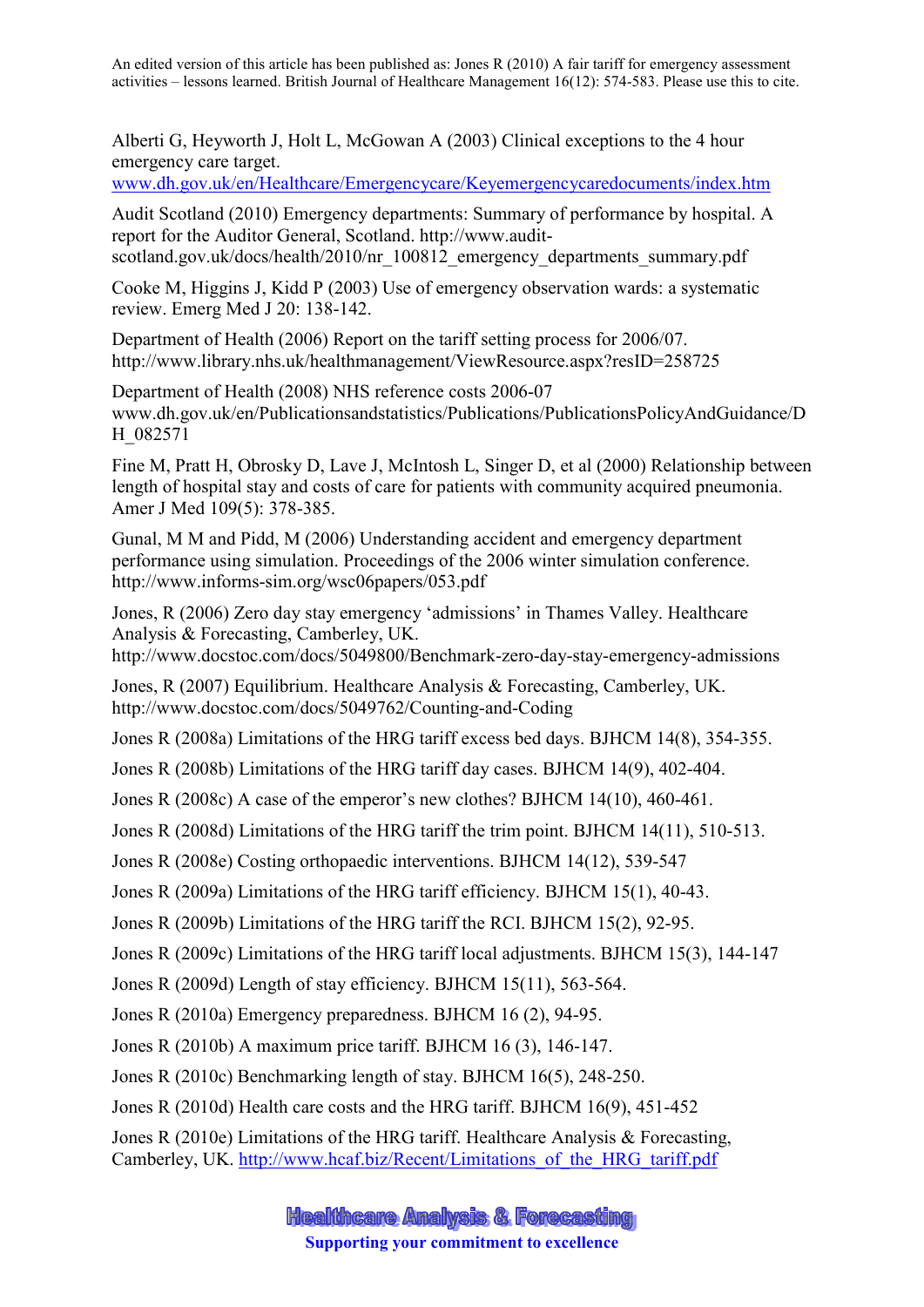Jones R (2010f) Targets, game playing and queuing theory: impact of the accident and emergency targets in England. BJHCM 17(1), in press

Lane, D., Monefeldt, C and Rosenhead,J (1998) Emergency - but no accident: a system dynamics study of an accident and emergency department. http://www.orsoc.org.uk/orshop/(glyhxd55xyni5n45qypqub55)/orcontent.aspx?inc=article\_or insight\_emer.htm

Mayhew, L and Smith, D (2007) Using queuing theory to analyse completion times in accident and emergency departments in the light of the UK government's 4-hour target. http://www.cass.city.ac.uk/ri/RI005.pdf

Nataraja S, Fontana E, Kennedy E, Wyche M (2009). Next generation capacity management. Collaborating for clinically appropriate and cost-conscious throughput reform. The Advisory Board Company, Washington DC. http://www.advisoryboardcompany.com/offerings.html

NCEPOD (National Confidential Enquiry into Patient Outcome and Death) (2007) Emergency admissions: A journey in the right direction?  $20<sup>th</sup>$  Report. www.ncepod.org.uk/2007report1/Downloads/EA\_report.pdf

NHS Data Dictionary (2008) www.datadictionary.nhs.uk

Robinson, P (2007) Four hour target fuels admissions. Health Service Journal, **117**(6078), 23.

Royal College of Physicians (2007) Acute medical care. The right person in the right setting – first time. Report of the acute medicine task force. http://www.rcplondon.ac.uk/pubs/contents/2a8ed5fa-64af-4b2c-af03-85e90b7a6d20.pdf

Smith, D (2008) Modelling A&E process times using queuing theory. http://www.actuaries.org/Boston2008/Presentations/HT6\_Smith.pdf

Stallings, W (2000) Queuing analysis. http://www.comms.scitech.susx.ac.uk/fft/networking/queuinganalysis.pdf

Taheri P, Butz D, Greenfield L (2000) Length of stay has minimal impact on the cost of hospital admission. J Am Coll Surg 191(2):123-130.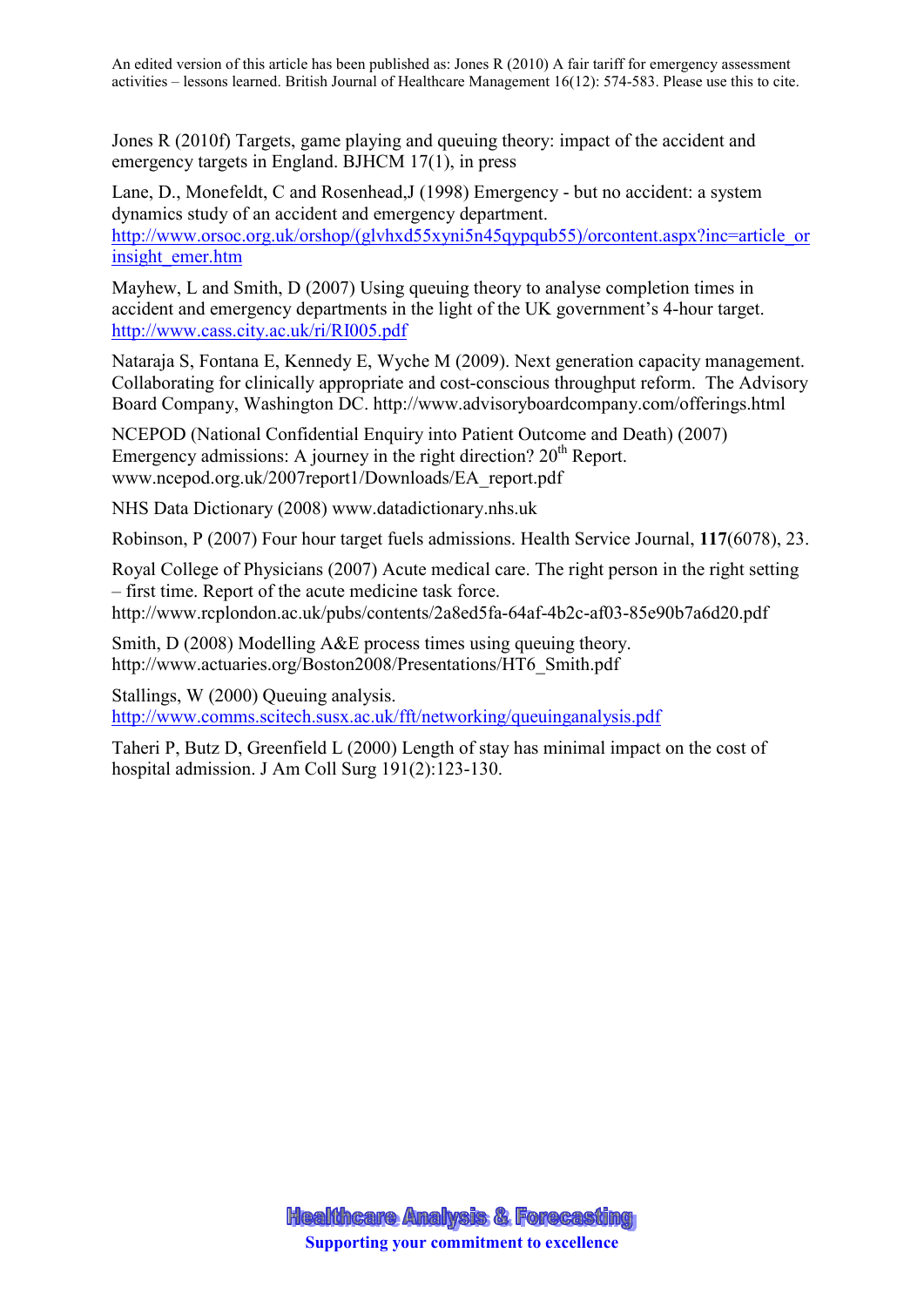

**Figure 1: Short stay assessment 'admissions' as a proportion of total emergency admissions.** 

Footnote: Data from 113 NHS Trusts was placed into 20 equally spaced groups based on assessmentfree size and the proportion of 'admissions' via EAU was averaged. A power law line of best fit has been added. Results for individual Trusts will show higher scatter around the trend line.